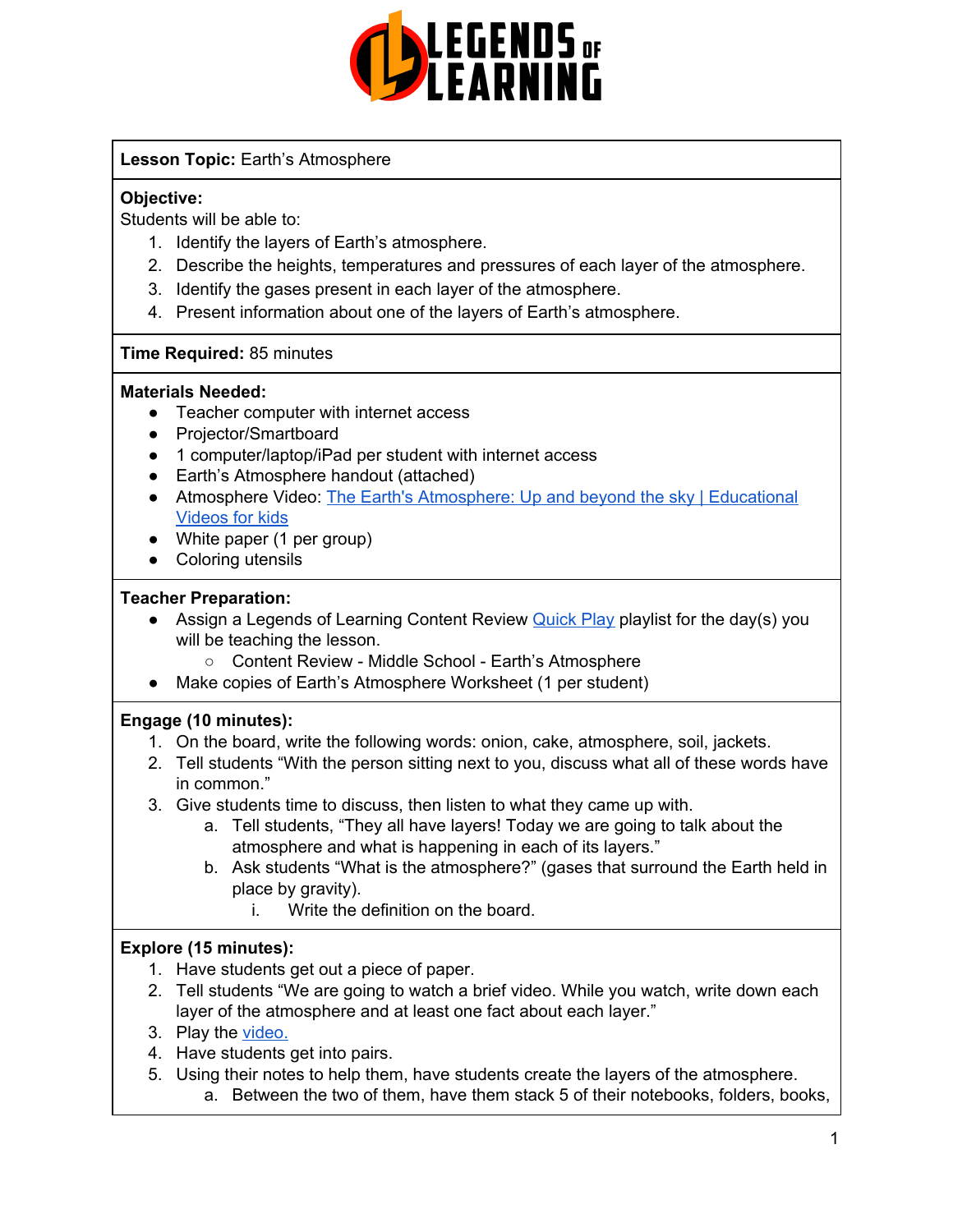

etc on top of one another.

- b. Have them explain to their partner what each book/item represents which layer of the atmosphere.
- 6. Give students a chance to build their stack of layers.
- 7. Then, choose a couple volunteers to share their stack and explain each layer of "their atmosphere."
	- a. Be sure to correct students if they do not layer their atmosphere correctly, but reassure them there will be much more practicing throughout the lesson to get it right.

# **Explain (25 minutes):**

- 1. Pass out the Earth's Atmosphere handout.
- 2. Tell students "As we have already learned, the atmosphere is made up of 5 layers."
	- a. Ask students "what are the five layers, starting from the Earth's surface?" (troposphere, stratosphere, mesosphere, thermosphere, exosphere).
	- b. Let's write these terms in our handout (write them on the board so students can copy them down).
- 3. Layers of the atmosphere:
	- a. Troposphere closest layer to the Earth's surface, 0-12 km in height. This is where our weather and climate takes place, because almost all of the atmosphere's water is found in this layer.
	- b. Stratosphere second layer, 12-70 km in height. The ozone layer is found here that filters the Sun's UV rays to allow life to survive on Earth. Jets fly in this layer to help to avoid turbulence of weather.
	- c. Mesosphere (middle) third layer, 50-80 km in height. Coldest layer in the atmosphere with extreme temperatures as low as -90℃.
	- d. Thermosphere fourth layer, 80-400 km in height. Space shuttles travel around the earth and the northern lights are seen.
		- i. Write the following gases on the right side of the illustration. They are found in the first four layers of the atmosphere: atomic oxygen, molecular oxygen, atomic nitrogen, molecular nitrogen, helium, and hydrogen.
	- e. Exosphere final layer, 400-2000 km in height. It is the barrier between Earth's atmosphere and the emptiness of space.
		- i. Write in the following gases on the right side of the illustration: hydrogen, helium, carbon dioxide, and atomic oxygen.
- 4. Tell students "Take a look at the graph in your handout. This illustrates the layers of the atmosphere as well as the temperatures, height, and pressures at each layer.
	- a. Using this graph, try and answer these questions with a partner.
- 5. Give students time to work, then go through the answers together as a class (key attached).

# **Elaborate (25 minutes):**

- 1. Put students into groups.
- 2. Assign each group one of the layers of the atmosphere.
- 3. Each group needs to come up with a 30 second commercial about their layer of the atmosphere, trying to persuade someone to visit their layer.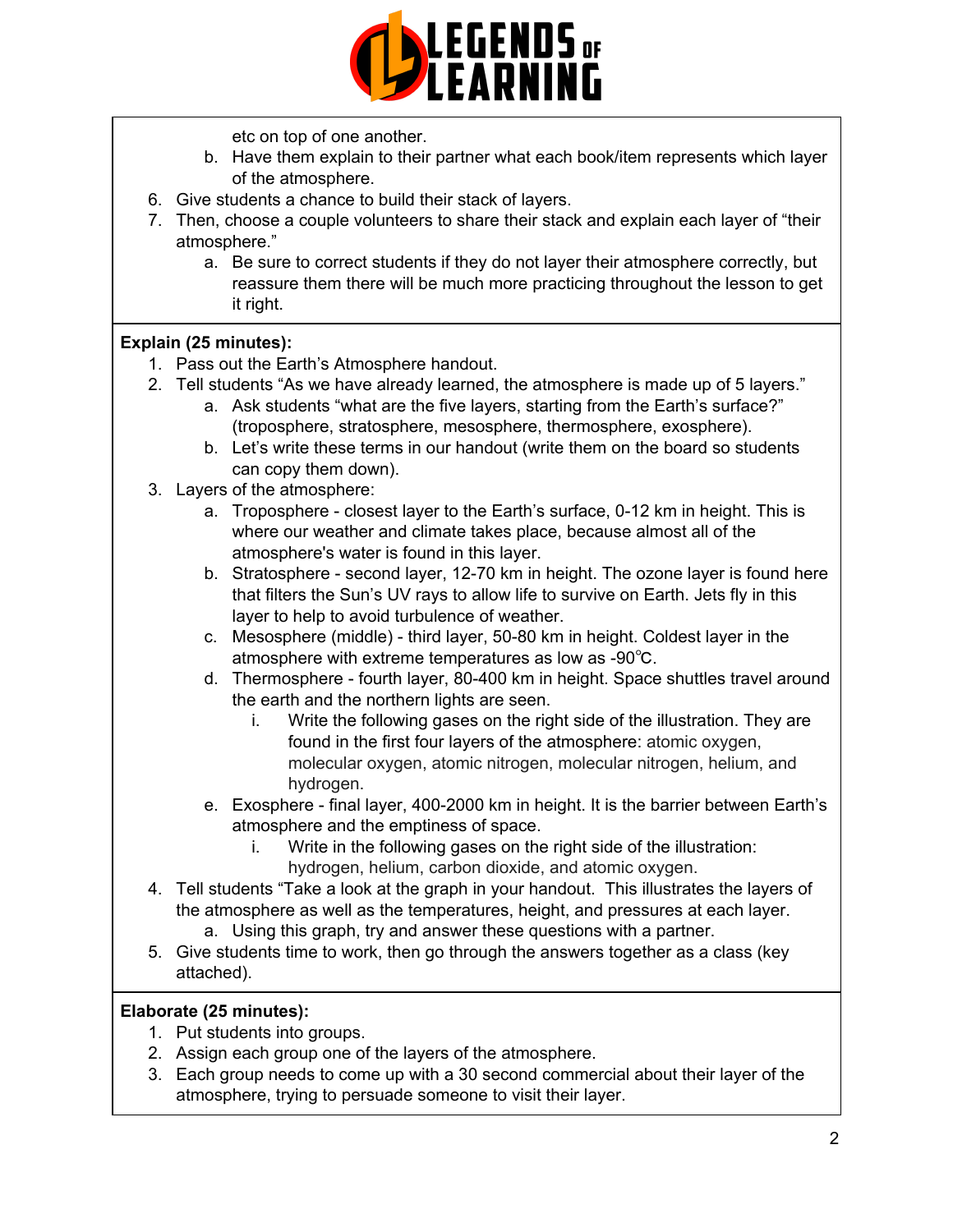

- 4. Their commercial must include:
	- a. Accurate information about their layer
	- b. A catchy slogan about their layer.
	- c. A visual aid to enhance their commercial.
- 5. Give all groups one piece of paper to use as their visual aid
	- a. They can use the paper however they want (drawing a picture, writing their slogan on it, writing the name of their layer etc).
- 6. Give students time to brainstorm ideas and practice their pitch.
- 7. Then, each group can perform their commercial for the class.
- 8. \*\* After the groups are finished, you can use the visual aids to display on the wall or in a particular place in the classroom as a reminder of the layers of the atmosphere.\*\*

#### **Evaluate (10 minutes):**

- 1. Have your students sign in to Legends of [Learning](https://intercom.help/legends-of-learning/en/articles/2154920-students-joining-a-playlist). Instruct students to complete the Content Review playlist.
- 2. [Analyze](https://intercom.help/legends-of-learning/en/articles/2154918-tracking-student-progress-and-performance) student results to determine what concepts need to be a focus for reteaching.

#### **Additional Lesson Strategies:**

- To use Legends for additional instruction, create a [custom](https://intercom.help/legends-of-learning/en/articles/2154910-creating-a-playlist) playlist with an [instructional](https://intercom.help/legends-of-learning/en/articles/3505828-types-of-games) [game](https://intercom.help/legends-of-learning/en/articles/3505828-types-of-games) and pre and post [assessment](https://intercom.help/legends-of-learning/en/articles/2154913-adding-assessments-to-a-playlist).
- To use Legends for a quick formative [assessment](https://intercom.help/legends-of-learning/en/articles/2154913-adding-assessments-to-a-playlist), create a 5-question assessment in a [playlist](https://intercom.help/legends-of-learning/en/articles/2154910-creating-a-playlist).
- To use Legends for a student-directed experience, create a [targeted](https://intercom.help/legends-of-learning/en/articles/3340814-targeted-freeplay) freeplay playlist.
- Encourage students to play on their own at home in Legends of Learning: [Awakening](https://intercom.help/legends-of-learning/en/articles/2425490-legends-of-learning-awakening) for a student-driven experience including avatars, battling, and quests all centered around topics they are covering in class.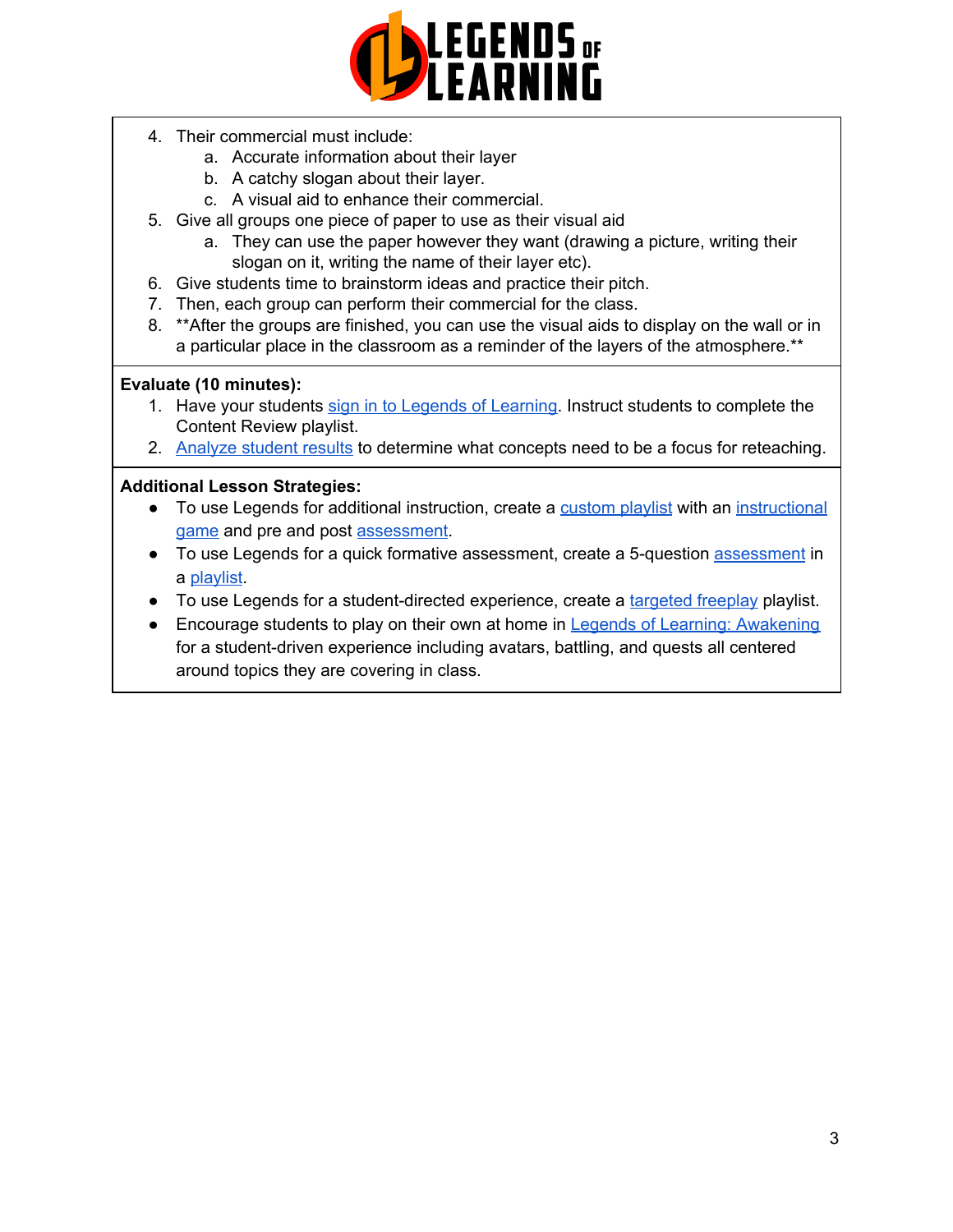

Name:

# **Earth's Atmosphere**

Label the following diagram with the layers of the atmosphere and their definitions.



[This Photo](https://futurism.com/where-does-earth-end-and-space-begin/) by Unknown Autho[r](https://creativecommons.org/licenses/by-nc/3.0/) is licensed under [CC BY-NC](https://creativecommons.org/licenses/by-nc/3.0/)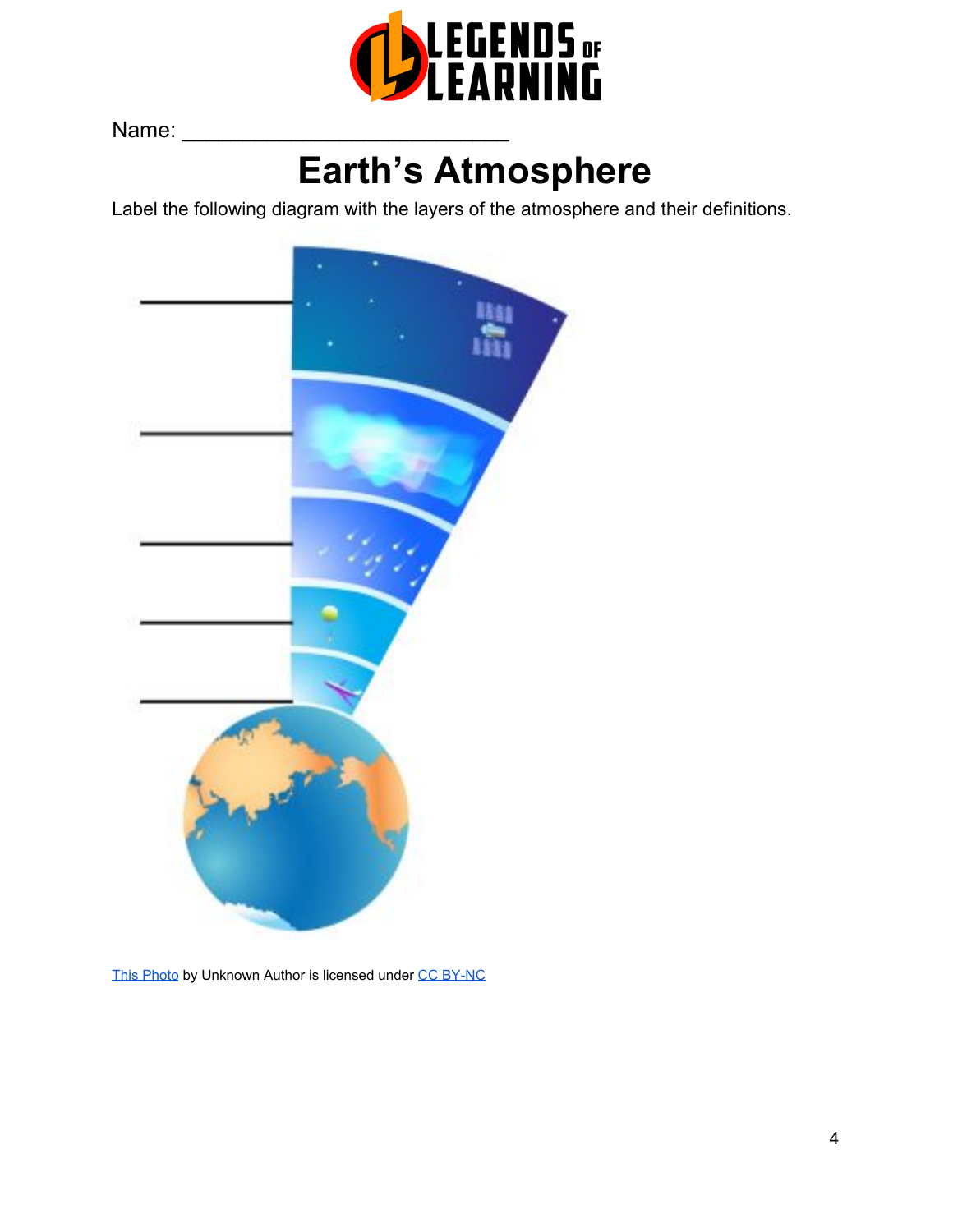

# **Temperatures, Heights, and Pressures of the Atmosphere**

Look at the graph below to answer the questions.



[This Photo](http://www.geologypage.com/2014/05/earths-magnetic-field-is-important-for.html) by Unknown Author is licensed unde[r](https://creativecommons.org/licenses/by-nc-nd/3.0/) [CC BY-NC-ND](https://creativecommons.org/licenses/by-nc-nd/3.0/)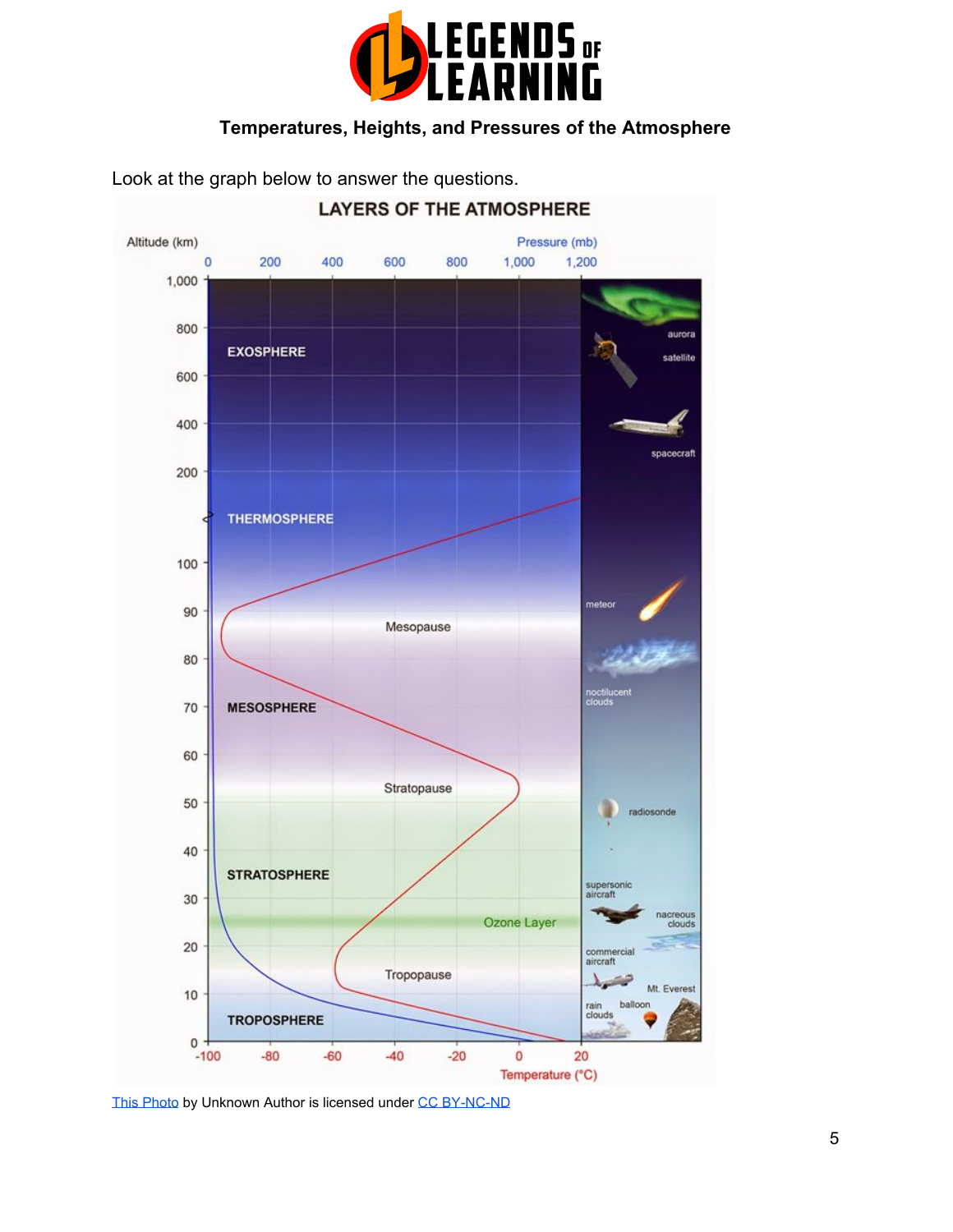

1. Describe what happens to the temperature from the Stratosphere to the Mesosphere.

- 2. In which layer would you find a meteor?
- 3. As the altitude increases, what happens to the pressure?
- 4. In terms of temperature and pressure, what can you say about the troposphere?